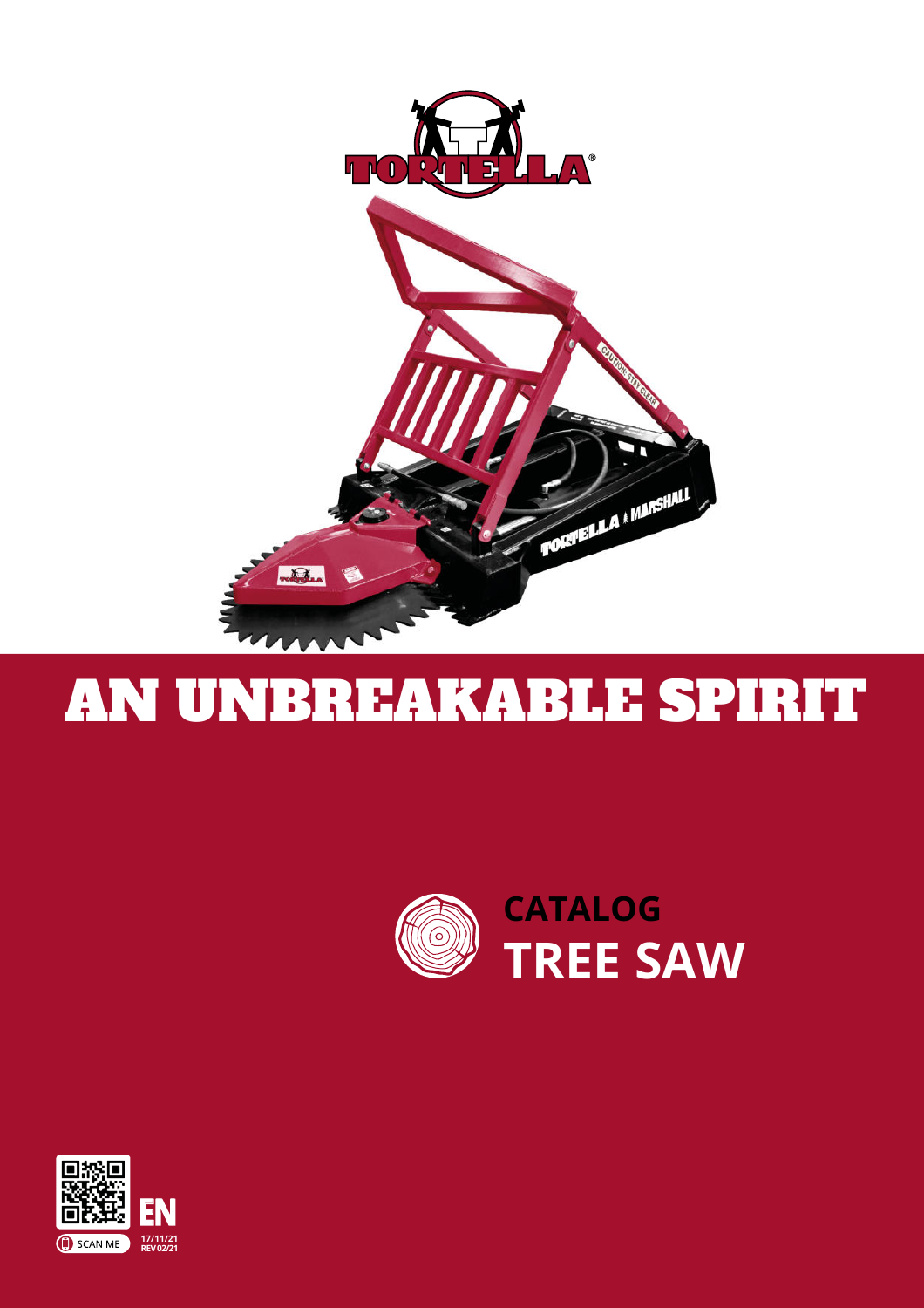

#### 2 **TREE SAW**

The powerful Tortella & Marshall tree saw enables the operator to cut, push, pile and stack trees quickly, safely and efficiently. It makes short work of any size tree.





**CAN CUT ALL TREE SIZES: 12" - 24" - 36" OR GREATER AND SMALLER TOO**



**CAN CUT GROUND LEVEL OR BELOW**



**CAN REACH AND CUT TREE BRANCHES UP TO 17" HIGH**



**CAN CUT IN ROCKS**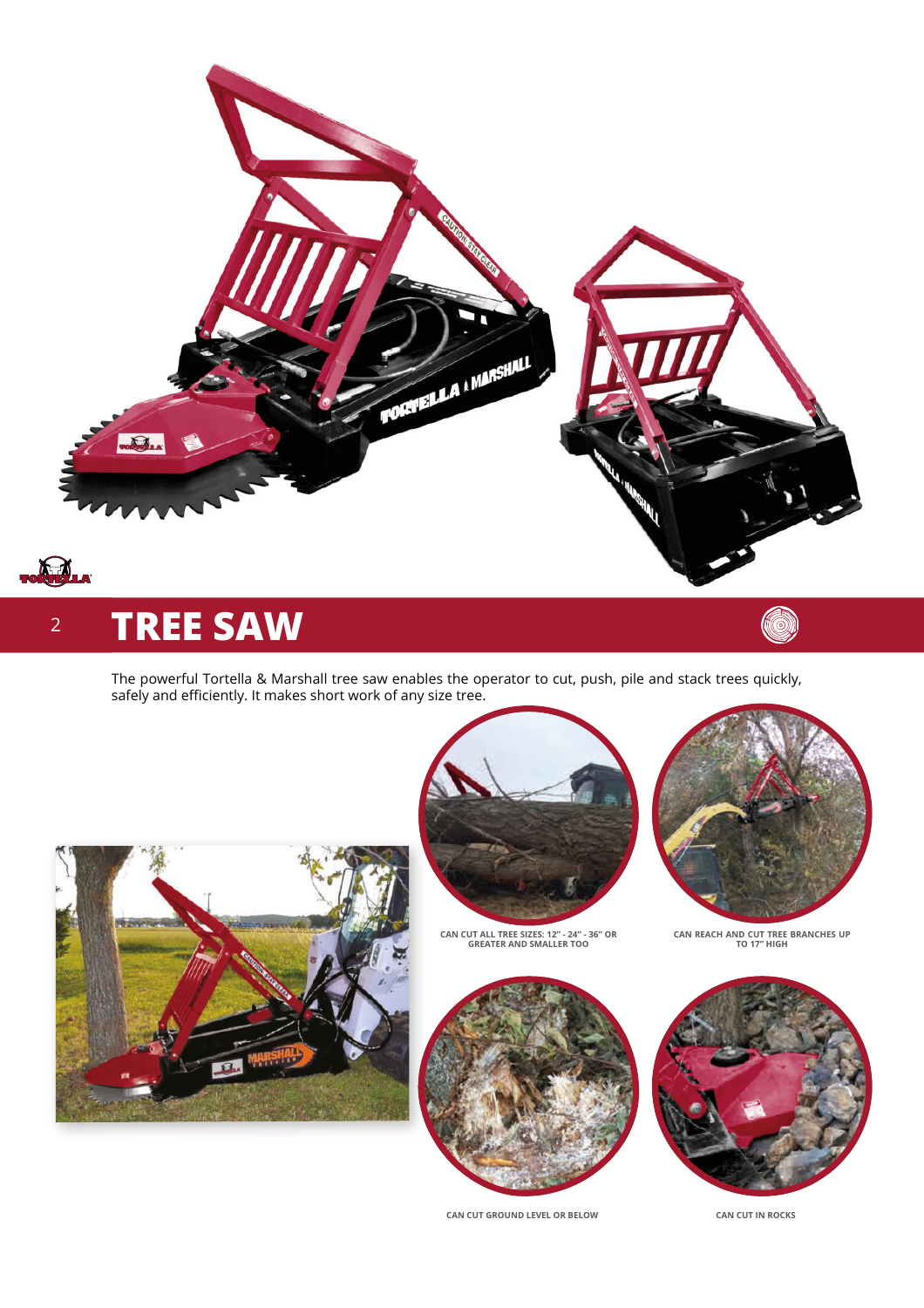

### **CHARACTERISTICS**

- Does not need sharpening
- Cuts at or below ground level
- Cuts in rock, gravel and dirt.
- > With the tree saw non-spinning blade, you will not have flying debris as compared to spinnung blade saws.
- It is safe to work around for man and animals.
- $\bullet$  Simple field maintenance grease only twice a day.
- Built to withstand the toughest of work in the woods.
- > Available built in sprayer tank system.



## TECHNICAL FEATURES

**TREE SAW**

3

### **NEW BLADE DESIGN**

The tooth profiles have been oprimized in order to allow the blade to be more efficient and effective at removing material during cutting, thus reducing the force requirements and extending the life of the sytem.



| <b>BROAD TECHNICAL DATA</b> |                             |                                            |              |                                                  |        |         |                  |              |                 |               |
|-----------------------------|-----------------------------|--------------------------------------------|--------------|--------------------------------------------------|--------|---------|------------------|--------------|-----------------|---------------|
| <b>Model</b>                | <b>Blade</b><br><b>Size</b> | <b>Auxiliary</b>                           | <b>Chain</b> | Cylinder &<br><b>Stroke</b>                      | Weight |         | <b>Flow rate</b> |              | <b>Pressure</b> |               |
|                             |                             |                                            |              |                                                  | Kg     | lib     | l/min            | gpm          | bar             | psi           |
| 1200                        | 12 inch /<br>30,48 cm       | 16 gpm/min<br>2500 psi/min<br>4000/optimum | <b>Heavy</b> | Customisation<br>for $50.8 \text{ cm}$<br>stroke | 717    | 1580,71 | $60 -$<br>133    | $16 -$<br>35 | $138 -$<br>310  | 2000-<br>4500 |
| 1600                        | 16 inch /<br>40,64 cm       | 16 gpm/min<br>2500 psi/min<br>4000/optimum | <b>Heavy</b> | Customisation<br>for 60.96 cm<br>stroke          | 884    | 1948,89 |                  |              |                 |               |

*\*Note: Additional skid operating capacity of 500 ibs over and abovesaw weight is required for lifting and pushing of cu trees.*